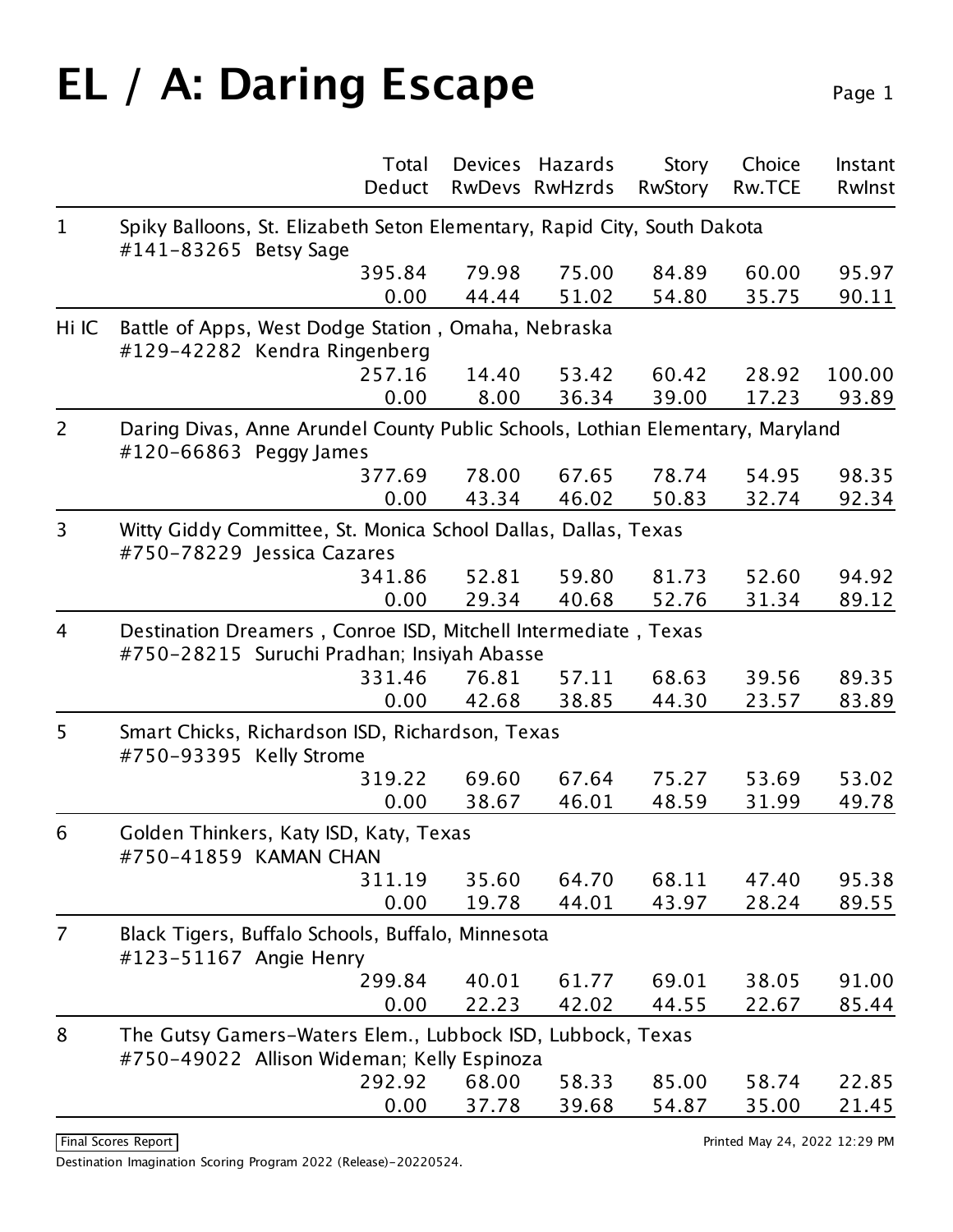# **EL / A: Daring Escape** Page 2

|     | Total<br>Deduct                                                                                                                                 | <b>Devices</b> | Hazards<br>RwDevs RwHzrds | <b>Story</b><br><b>RwStory</b> | Choice<br><b>Rw.TCE</b> | Instant<br>Rwinst |  |  |  |
|-----|-------------------------------------------------------------------------------------------------------------------------------------------------|----------------|---------------------------|--------------------------------|-------------------------|-------------------|--|--|--|
| 9   | Rollerblading Wizards, Midlothian ISD, Midlothian, Texas                                                                                        |                |                           |                                |                         |                   |  |  |  |
|     | #750-58397 Hillary Stillwell                                                                                                                    |                |                           |                                |                         |                   |  |  |  |
|     | 282.76                                                                                                                                          | 50.00          | 46.81                     | 54.87                          | 38.18                   | 92.90             |  |  |  |
|     | 0.00                                                                                                                                            | 27.78          | 31.84                     | 35.42                          | 22.75                   | 87.22             |  |  |  |
| 10  | Rad Ravens, Mercer Island School District, Mercer Island, Washington                                                                            |                |                           |                                |                         |                   |  |  |  |
|     | #147-32351 David Baxter; Erin Ross; Tiffin Goodman<br>275.89                                                                                    | 50.81          | 55.64                     | 67.12                          | 40.43                   | 61.89             |  |  |  |
|     | 0.00                                                                                                                                            | 28.23          | 37.85                     | 43.33                          | 24.09                   | 58.11             |  |  |  |
|     |                                                                                                                                                 |                |                           |                                |                         |                   |  |  |  |
| 11  | DI Masters, Panamerican School of Bahia PASB, SALVADOR, Brazil<br>#163-21002 Andreia Luz                                                        |                |                           |                                |                         |                   |  |  |  |
|     | 260.71                                                                                                                                          | 71.20          | 53.92                     | 77.39                          | 38.32                   | 19.88             |  |  |  |
|     | 0.00                                                                                                                                            | 39.56          | 36.68                     | 49.96                          | 22.83                   | 18.67             |  |  |  |
| 12T | Battle of Apps, West Dodge Station, Omaha, Nebraska                                                                                             |                |                           |                                |                         |                   |  |  |  |
|     | #129-42282 Kendra Ringenberg                                                                                                                    |                |                           |                                |                         |                   |  |  |  |
|     | 257.16                                                                                                                                          | 14.40          | 53.42                     | 60.42                          | 28.92                   | 100.00            |  |  |  |
|     | 0.00                                                                                                                                            | 8.00           | 36.34                     | 39.00                          | 17.23                   | 93.89             |  |  |  |
| 12T | The Ender Hacker Squad, Woburn, Woburn, Massachusetts                                                                                           |                |                           |                                |                         |                   |  |  |  |
|     | #119-33224 Jessica Peretti; Tracey Johnson                                                                                                      |                |                           |                                |                         |                   |  |  |  |
|     | 256.21<br>0.00                                                                                                                                  | 60.38<br>33.55 | 62.74<br>42.68            | 70.62<br>45.59                 | 41.39<br>24.66          | 21.08<br>19.79    |  |  |  |
|     |                                                                                                                                                 |                |                           |                                |                         |                   |  |  |  |
| 13T | Dzikusy, School Complex, Zorawina, Poland<br>#178-11716 Luiza Wroblewska; Karolina Tarnowska                                                    |                |                           |                                |                         |                   |  |  |  |
|     | 242.52                                                                                                                                          | 38.41          | 57.60                     | 64.44                          | 48.82                   | 33.25             |  |  |  |
|     | 0.00                                                                                                                                            | 21.34          | 39.18                     | 41.60                          | 29.09                   | 31.22             |  |  |  |
| 13T |                                                                                                                                                 |                |                           |                                |                         |                   |  |  |  |
|     | Kolda DI Team, Corpus Christi Independent School District, Corpus Christi, Texas<br>#750-56477 Zonia Lopez; Jennifer Brady; CHRISTINA HENDERSON |                |                           |                                |                         |                   |  |  |  |
|     | 242.49                                                                                                                                          | 22.79          | 48.03                     | 70.89                          | 41.25                   | 59.53             |  |  |  |
|     | 0.00                                                                                                                                            | 12.66          | 32.67                     | 45.76                          | 24.58                   | 55.89             |  |  |  |
| 14  | Trailblazers, International School of Texas, austin, Texas                                                                                      |                |                           |                                |                         |                   |  |  |  |
|     | #750-86753 Steve Welch                                                                                                                          |                |                           |                                |                         |                   |  |  |  |
|     | 240.80                                                                                                                                          | 80.00          | 51.23                     | 60.17                          | 37.33                   | 12.07             |  |  |  |
|     | 0.00                                                                                                                                            | 44.45          | 34.85                     | 38.84                          | 22.24                   | 11.33             |  |  |  |
| 15  | The Daredevils, Katy ISD, Katy, Texas                                                                                                           |                |                           |                                |                         |                   |  |  |  |
|     | #750-88309 Pranjal Gadkari                                                                                                                      |                |                           |                                |                         |                   |  |  |  |
|     | 231.25                                                                                                                                          | 64.40          | 46.57                     | 61.39                          | 45.16                   | 13.73             |  |  |  |
|     | 0.00                                                                                                                                            | 35.78          | 31.68                     | 39.63                          | 26.91                   | 12.89             |  |  |  |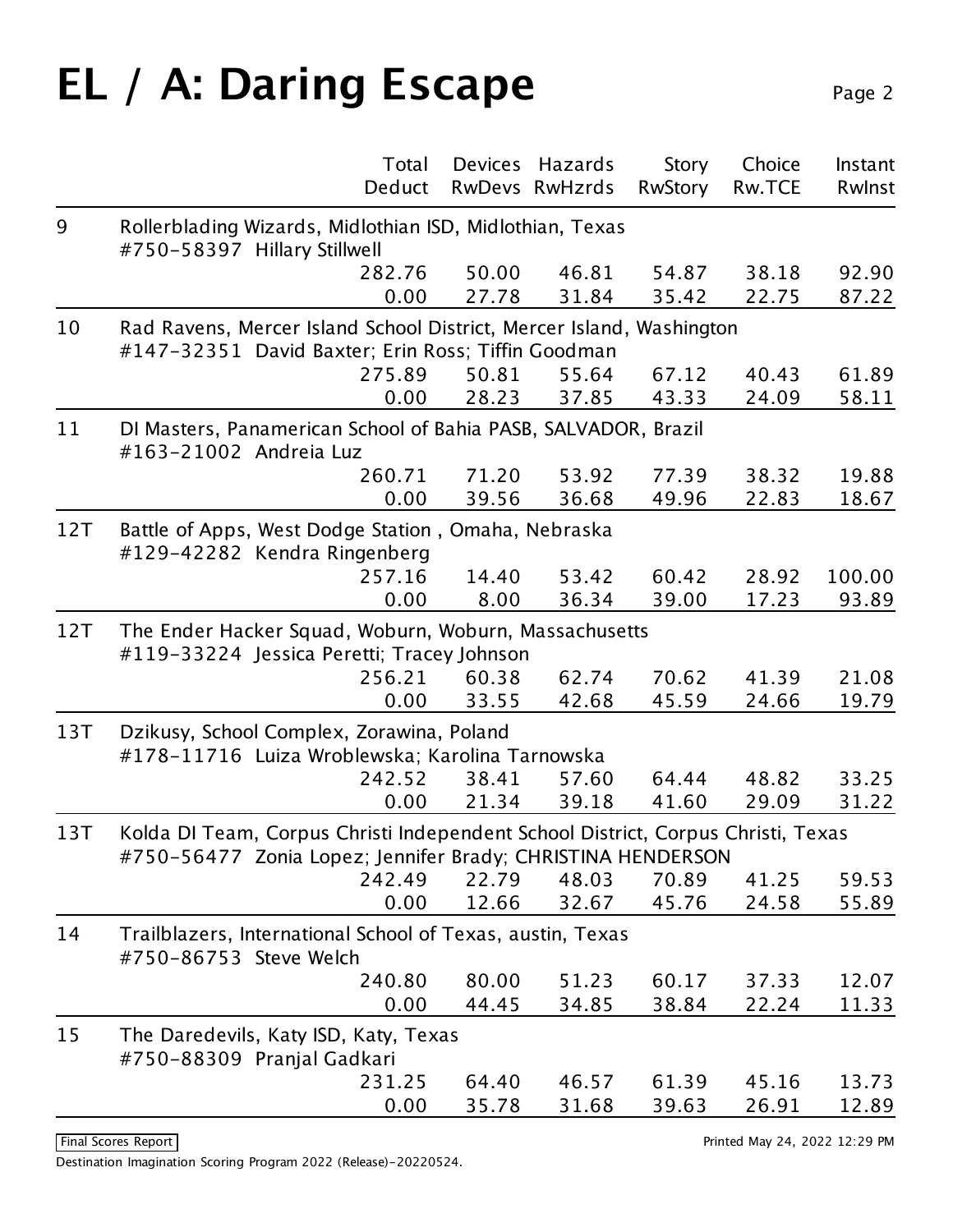### EL / A: Daring Escape Page 3

|    | Total<br>Deduct                                                                                                             | Devices        | Hazards<br>RwDevs RwHzrds | Story<br><b>RwStory</b> | Choice<br><b>Rw.TCE</b> | Instant<br>Rwinst |  |
|----|-----------------------------------------------------------------------------------------------------------------------------|----------------|---------------------------|-------------------------|-------------------------|-------------------|--|
| 16 | Windham institute of Technology, Golden Brook School, Windham, New Hampshire<br>#130-57631 Lisa Currie                      |                |                           |                         |                         |                   |  |
|    | 223.96<br>0.00                                                                                                              | 51.19<br>28.44 | 61.51<br>41.84            | 58.05<br>37.47          | 34.27<br>20.42          | 18.94<br>17.78    |  |
| 17 | Snackvengers, Live Oak Golden Eagles, San Ramon, California<br>#105-48666 Meena Ramanathan; Latha Amilineni                 |                |                           |                         |                         |                   |  |
|    | 219.10<br>0.00                                                                                                              | 42.80<br>23.78 | 58.08<br>39.51            | 62.80<br>40.54          | 47.98<br>28.59          | 7.44<br>6.99      |  |
| 18 | Garza-Pena Kodiaks, Pharr-San Juan-Alamo ISD, Pharr, Texas<br>#750-57995 Isabel Vasquez                                     |                |                           |                         |                         |                   |  |
|    | 212.72<br>0.00                                                                                                              | 42.40<br>23.56 | 57.10<br>38.84            | 59.58<br>38.46          | 35.53<br>21.17          | 18.11<br>17.00    |  |
| 19 | Daring Team, Alef Peretz, Sao Paulo, Brazil<br>#163-18075 Erika Tomaspolsky; Patricia Gwercman                              |                |                           |                         |                         |                   |  |
|    | 199.86<br>0.00                                                                                                              | 36.41<br>20.23 | 45.57<br>31.00            | 50.81<br>32.80          | 36.77<br>21.91          | 30.30<br>28.45    |  |
| 20 | Plum Point Pizza Panthers, Calvert County Public Schools, Prince Frederick, Maryland<br>#120-63385 Theresa Young            |                |                           |                         |                         |                   |  |
|    | 189.29<br>0.00                                                                                                              | 48.40<br>26.89 | 34.07<br>23.18            | 55.40<br>35.76          | 32.02<br>19.08          | 19.40<br>18.21    |  |
| 21 | Busy Bees, Clarkston Creativity Crew, Clarkston, Michigan<br>#122-69170 Samantha Peloquin; Sean Morrison                    |                |                           |                         |                         |                   |  |
|    | 181.59<br>0.00                                                                                                              | 24.40<br>13.56 | 51.22<br>34.84            | 50.67<br>32.71          | 28.80<br>17.16          | 26.50<br>24.88    |  |
| 22 | The Seven Spectacular Saints, Episcopal School of Knoxville, Knoxvile, Tennessee<br>#142-70882 Marta Whittington; Leah Moir |                |                           |                         |                         |                   |  |
|    | 174.99<br>0.00                                                                                                              | 41.59<br>23.11 | 37.01<br>25.18            | 52.36<br>33.80          | 32.31<br>19.25          | 11.72<br>11.00    |  |
| 23 | Crafty Dragons, Rindge Memorial School, Rindge, New Hampshire<br>#130-12571 Anne Wentworth; Jennifer McCall                 |                |                           |                         |                         |                   |  |
|    | 154.43<br>0.00                                                                                                              | 22.41<br>12.45 | 37.25<br>25.34            | 49.00<br>31.63          | 33.57<br>20.00          | 12.20<br>11.45    |  |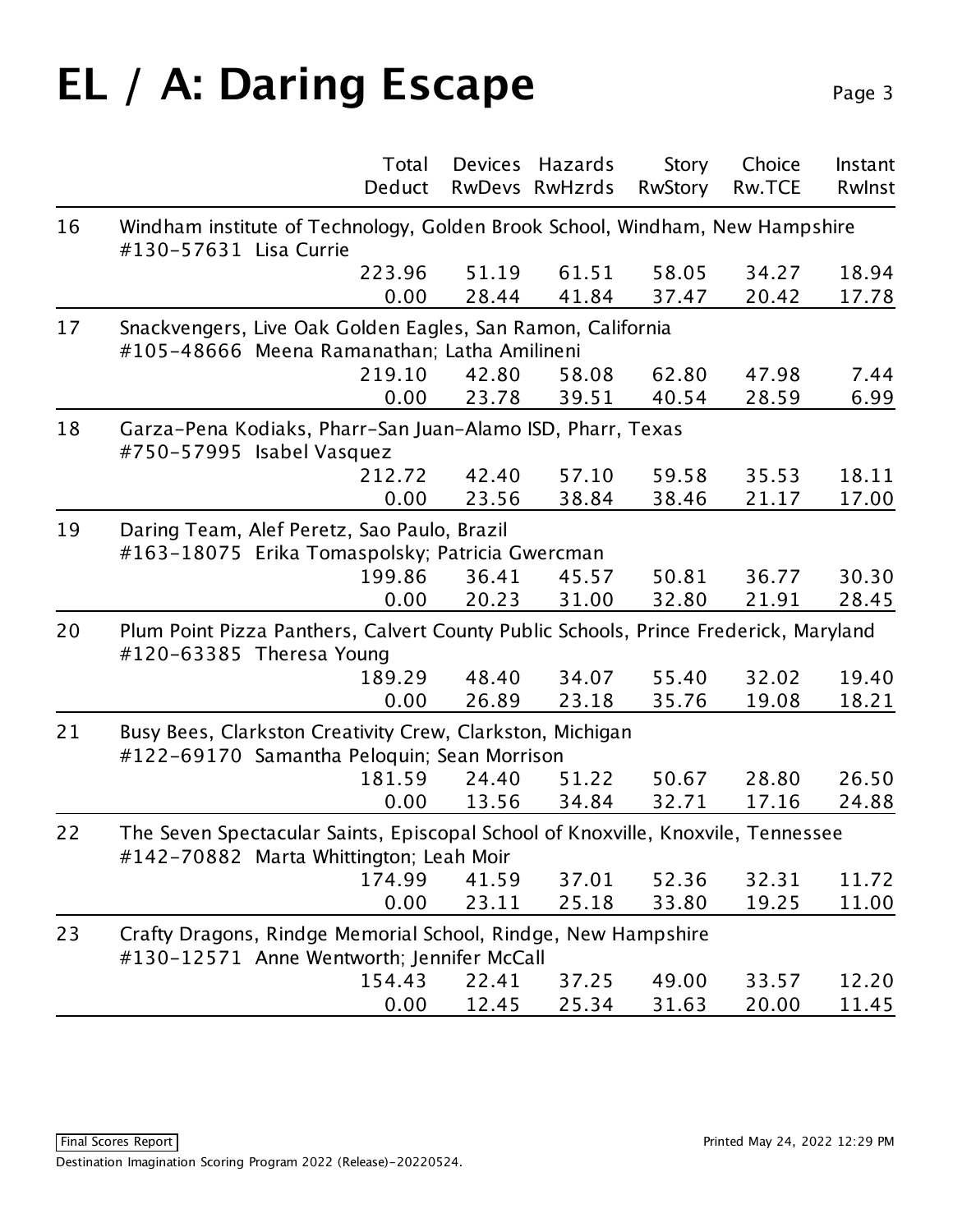### **ML / A: Daring Escape** Page 1

|                | Deduct                                                                                                             | Total | <b>Devices</b> | Hazards<br>RwDevs RwHzrds | Story<br><b>RwStory</b> | Choice<br>Rw.TCE | Instant<br>Rwinst |  |  |
|----------------|--------------------------------------------------------------------------------------------------------------------|-------|----------------|---------------------------|-------------------------|------------------|-------------------|--|--|
| $\mathbf{1}$   | DI-zasters III, South Pasadena, South Pasadena, California                                                         |       |                |                           |                         |                  |                   |  |  |
|                | #105-78572 Jessica Arlett; Richard Chen                                                                            |       |                |                           |                         |                  |                   |  |  |
|                | 399.81                                                                                                             |       | 80.00          | 75.00                     | 84.81                   | 60.00            | 100.00            |  |  |
|                |                                                                                                                    | 0.00  | 69.11          | 65.51                     | 54.97                   | 35.66            | 94.01             |  |  |
| Hi IC          | DI-zasters III, South Pasadena, South Pasadena, California<br>#105-78572 Jessica Arlett; Richard Chen              |       |                |                           |                         |                  |                   |  |  |
|                | 399.81                                                                                                             |       | 80.00          | 75.00                     | 84.81                   | 60.00            | 100.00            |  |  |
|                |                                                                                                                    | 0.00  | 69.11          | 65.51                     | 54.97                   | 35.66            | 94.01             |  |  |
| 2              | Random Team Not Found, Centerville City Schools, Centerville, Ohio<br>#135-6984 Barbara Proehl; Ken Proehl         |       |                |                           |                         |                  |                   |  |  |
|                | 342.57                                                                                                             |       | 66.12          | 57.25                     | 85.00                   | 56.08            | 78.12             |  |  |
|                |                                                                                                                    | 0.00  | 57.12          | 50.01                     | 55.09                   | 33.33            | 73.44             |  |  |
| 3              | Purple Monkeys, St. Joseph School, Clarkston, Michigan<br>#122-384 Tracy Morley; Hayley Messing                    |       |                |                           |                         |                  |                   |  |  |
|                | 338.64                                                                                                             |       | 62.25          | 52.29                     | 77.73                   | 58.20            | 88.17             |  |  |
|                | 0.00                                                                                                               |       | 53.78          | 45.67                     | 50.38                   | 34.59            | 82.89             |  |  |
| $\overline{4}$ | Industrial Einstein, Washington DI Independent, Medina, Washington<br>#147-41631 Jessi Sites                       |       |                |                           |                         |                  |                   |  |  |
|                | 293.70                                                                                                             |       | 63.53          | 39.13                     | 79.34                   | 58.05            | 53.65             |  |  |
|                |                                                                                                                    | 0.00  | 54.88          | 34.18                     | 51.42                   | 34.50            | 50.44             |  |  |
| 5              | INGENIUMS, Fort Bend ISD, Sugar Land, Texas<br>#750-98608 Beena Hemkar; Himanshu Joshi; Vandana Padma Rao Yarala   |       |                |                           |                         |                  |                   |  |  |
|                | 285.91                                                                                                             |       | 59.94          | 63.36                     | 60.25                   | 47.40            | 54.96             |  |  |
|                |                                                                                                                    | 0.00  | 51.78          | 55.34                     | 39.05                   | 28.17            | 51.67             |  |  |
| 6              | Supersonic-Knox Jr High, Conroe ISD, The Woodlands-Knox Jr. High, Texas<br>#750-91674 Tina Patel; Shahista Mansury |       |                |                           |                         |                  |                   |  |  |
|                | 264.44                                                                                                             |       | 30.62          | 59.74                     | 74.32                   | 59.58            | 40.18             |  |  |
|                |                                                                                                                    | 0.00  | 26.45          | 52.18                     | 48.17                   | 35.41            | 37.77             |  |  |
| $\overline{7}$ | Sunny Side Up Salad Spinners, Ossining DI, Ossining, New York<br>#134-47371 Nadia Ahmad                            |       |                |                           |                         |                  |                   |  |  |
|                | 261.69                                                                                                             |       | 38.33          | 46.56                     | 76.75                   | 59.04            | 41.01             |  |  |
|                |                                                                                                                    | 0.00  | 33.11          | 40.67                     | 49.74                   | 35.09            | 38.55             |  |  |
| 8T             | In Our Element, Challenge Me, Inc., Ipswich MA, Massachusetts<br>#119-79765 Tammy Kayata; Timothy Miller           |       |                |                           |                         |                  |                   |  |  |
|                | 259.27                                                                                                             |       | 31.13          | 44.28                     | 74.20                   | 52.45            | 57.21             |  |  |
|                |                                                                                                                    | 0.00  | 26.89          | 38.68                     | 48.09                   | 31.17            | 53.78             |  |  |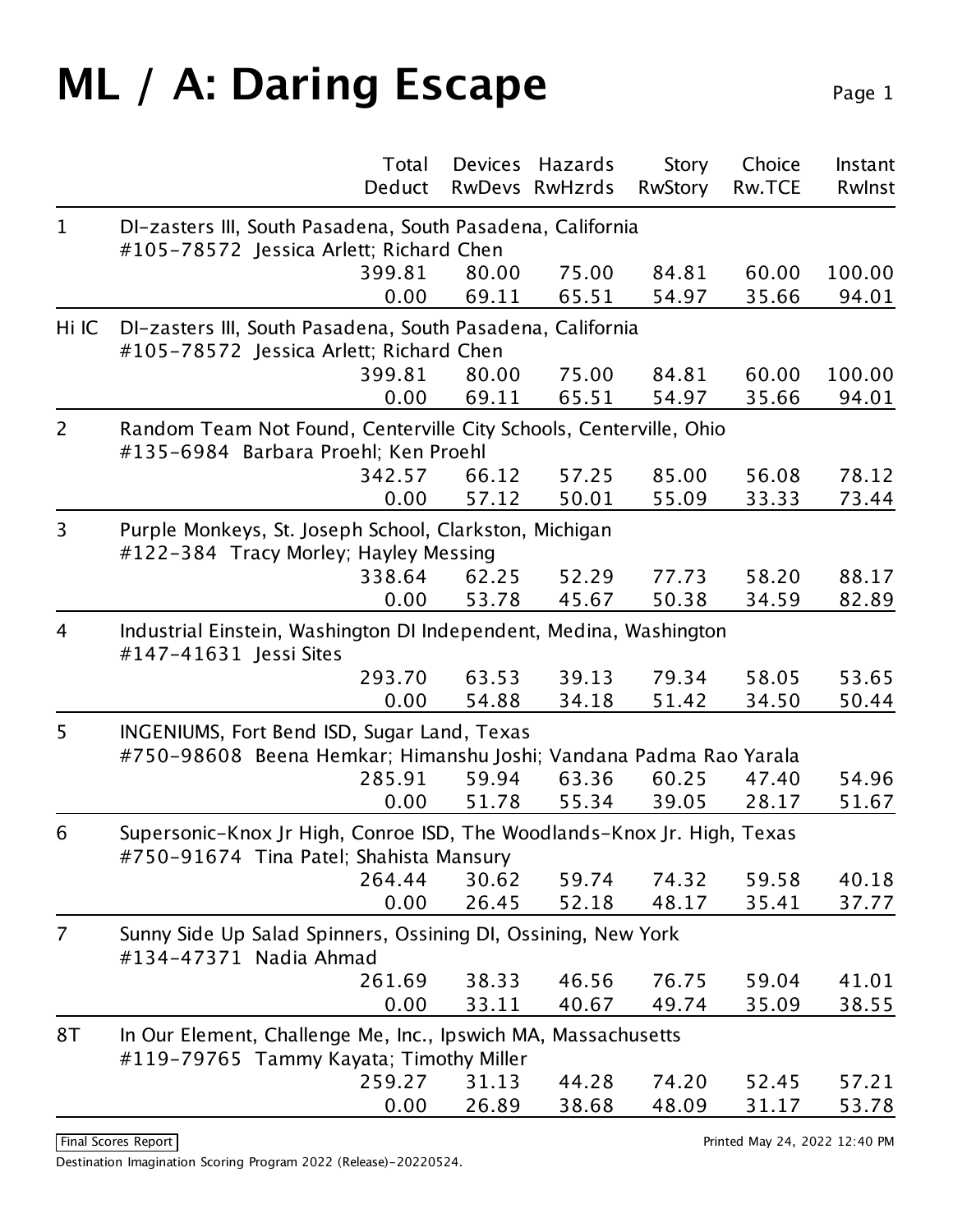### **ML / A: Daring Escape** Page 2

|    | Total                                                                                                                                           | Devices | Hazards        | Story          | Choice        | Instant |  |  |
|----|-------------------------------------------------------------------------------------------------------------------------------------------------|---------|----------------|----------------|---------------|---------|--|--|
|    | Deduct                                                                                                                                          |         | RwDevs RwHzrds | <b>RwStory</b> | <b>Rw.TCE</b> | Rwlnst  |  |  |
| 8T | I Promise We Tested It, Anoka-Hennepin #11, Northdale Middle School, Minnesota<br>#123-55962 Pamela Schroeder; Lynn Montgomery; Kelly Burroughs |         |                |                |               |         |  |  |
|    | 259.01                                                                                                                                          | 41.93   | 50.76          | 72.27          | 41.22         | 52.83   |  |  |
|    | 0.00                                                                                                                                            | 36.22   | 44.34          | 46.84          | 24.50         | 49.67   |  |  |
| 9  | DysFUNctional Donuts, Midlothian ISD, Midlothian, Texas<br>#750-6389 Kim Moss; Casey Nelson                                                     |         |                |                |               |         |  |  |
|    | 253.10                                                                                                                                          | 30.87   | 46.38          | 68.60          | 49.21         | 58.04   |  |  |
|    | 0.00                                                                                                                                            | 26.67   | 40.51          | 44.46          | 29.25         | 54.56   |  |  |
| 10 | Cookie Monstars, Mariemont Junior High School, cincinnati, Ohio<br>#135-91973 amanda conners; Jodie Zaveri                                      |         |                |                |               |         |  |  |
|    | 248.87                                                                                                                                          | 36.53   | 49.81          | 83.97          | 44.87         | 33.69   |  |  |
|    | 0.00                                                                                                                                            | 31.56   | 43.51          | 54.42          | 26.67         | 31.67   |  |  |
| 11 | Los Amigos, Cypress Fairbanks Independent School District, Houston, Texas<br>#750-15386 Sugitha Devarajan; Tiffany Oloyede                      |         |                |                |               |         |  |  |
|    | 247.30                                                                                                                                          | 33.69   | 49.62          | 75.42          | 57.49         | 31.08   |  |  |
|    | 0.00                                                                                                                                            | 29.10   | 43.34          | 48.88          | 34.17         | 29.22   |  |  |
| 12 | Vector's Girl Scout Cookies, Mercer Island School District, Mercer Island, Washington<br>#147-17854 David Baxter                                |         |                |                |               |         |  |  |
|    | 244.26                                                                                                                                          | 59.68   | 45.61          | 65.59          | 39.83         | 33.55   |  |  |
|    | 0.00                                                                                                                                            | 51.56   | 39.84          | 42.51          | 23.67         | 31.54   |  |  |
| 13 | Bbash, Harvest Christian Academy, Keller, Texas<br>#750-4842 Amanda Walls                                                                       |         |                |                |               |         |  |  |
|    | 236.40                                                                                                                                          | 39.37   | 40.26          | 66.48          | 48.79         | 41.50   |  |  |
|    | 0.00                                                                                                                                            | 34.01   | 35.17          | 43.09          | 29.00         | 39.01   |  |  |
| 14 | Sulphur Springs Middle School, Sulphur Springs ISD, Sulphur Springs, Texas<br>#750-30450 Bryan Cole; Kelly Shutt                                |         |                |                |               |         |  |  |
|    | 235.19                                                                                                                                          | 30.10   | 48.67          | 72.75          | 51.76         | 31.91   |  |  |
|    | 0.00                                                                                                                                            | 26.00   | 42.51          | 47.15          | 30.76         | 30.00   |  |  |
| 15 | Catastrophic Crumblers, Germantown School District, Germantown, Wisconsin<br>#148-48035 Dana Obenauer; JENNA FOSCATO                            |         |                |                |               |         |  |  |
|    | 230.86                                                                                                                                          | 23.92   | 49.53          | 71.18          | 54.55         | 31.68   |  |  |
|    | 0.00                                                                                                                                            | 20.66   | 43.26          | 46.13          | 32.42         | 29.78   |  |  |
| 16 | The Haunted Heroes, St.Michael-Albertville Middle School West, St. Michael-Albertville<br>#123-90883 Brenna Rattai                              |         |                |                |               |         |  |  |
|    | 227.65                                                                                                                                          | 31.65   | 46.77          | 62.69          | 45.41         | 41.13   |  |  |
|    | 0.00                                                                                                                                            | 27.34   | 40.85          | 40.63          | 26.99         | 38.67   |  |  |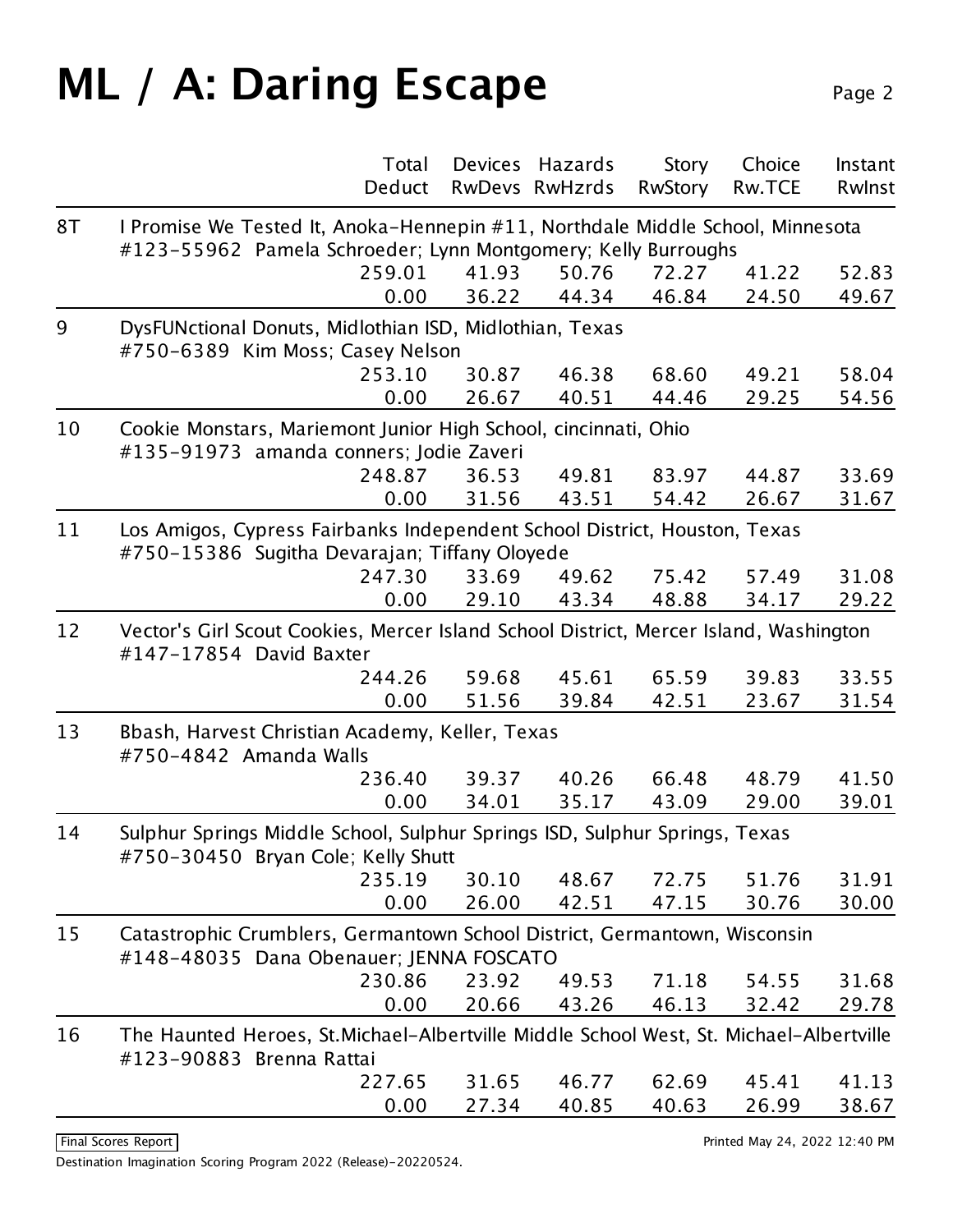### **ML / A: Daring Escape** Page 3

|     | Total<br>Deduct                                                                                                                          | Devices        | Hazards<br>RwDevs RwHzrds | Story<br><b>RwStory</b> | Choice<br><b>Rw.TCE</b> | Instant<br>Rwlnst |  |  |
|-----|------------------------------------------------------------------------------------------------------------------------------------------|----------------|---------------------------|-------------------------|-------------------------|-------------------|--|--|
| 17  | The Terrible Taxpayers, Greenwood ISD, Midland, Texas<br>#750-92528 Heather Brown                                                        |                |                           |                         |                         |                   |  |  |
|     | 209.58<br>0.00                                                                                                                           | 17.48<br>15.10 | 43.52<br>38.01            | 69.89<br>45.30          | 32.96<br>19.59          | 45.73<br>42.99    |  |  |
| 18T | Wacky Wolves - Sherwood Academy, Independent, Magnolia, Texas<br>#750-54443 Stephanie Evans; Valerie Flournoy                            |                |                           |                         |                         |                   |  |  |
|     | 206.47<br>0.00                                                                                                                           | 30.62<br>26.45 | 53.43<br>46.67            | 58.20<br>37.72          | 35.49<br>21.09          | 28.73<br>27.01    |  |  |
| 18T | Hello Reality, Edison Academy, Ontario, California<br>#105-23488 Lynda Vo                                                                |                |                           |                         |                         |                   |  |  |
|     | 206.30<br>0.00                                                                                                                           | 25.47<br>22.00 | 50.57<br>44.17            | 52.66<br>34.13          | 41.91<br>24.91          | 35.69<br>33.55    |  |  |
| 19  | Los Tecnopapas, Centro Campus, Samborondon, Ecuador<br>#166-65287 Gabriela Segovia; Faggioni Katya; Erika Intriago; Adriana Donoso; Mari |                |                           |                         |                         |                   |  |  |
|     | 192.61<br>0.00                                                                                                                           | 29.32<br>25.33 | 34.17<br>29.85            | 56.64<br>36.71          | 37.15<br>22.08          | 35.33<br>33.21    |  |  |
| 20  | DI-EI-OOOO's, CY Middle School, Casper, Wyoming<br>#150-39902 Desiree Riley; Rita Pekuri                                                 |                |                           |                         |                         |                   |  |  |
|     | 186.66<br>0.00                                                                                                                           | 28.04<br>24.22 | 27.68<br>24.18            | 57.67<br>37.38          | 38.28<br>22.75          | 34.99<br>32.89    |  |  |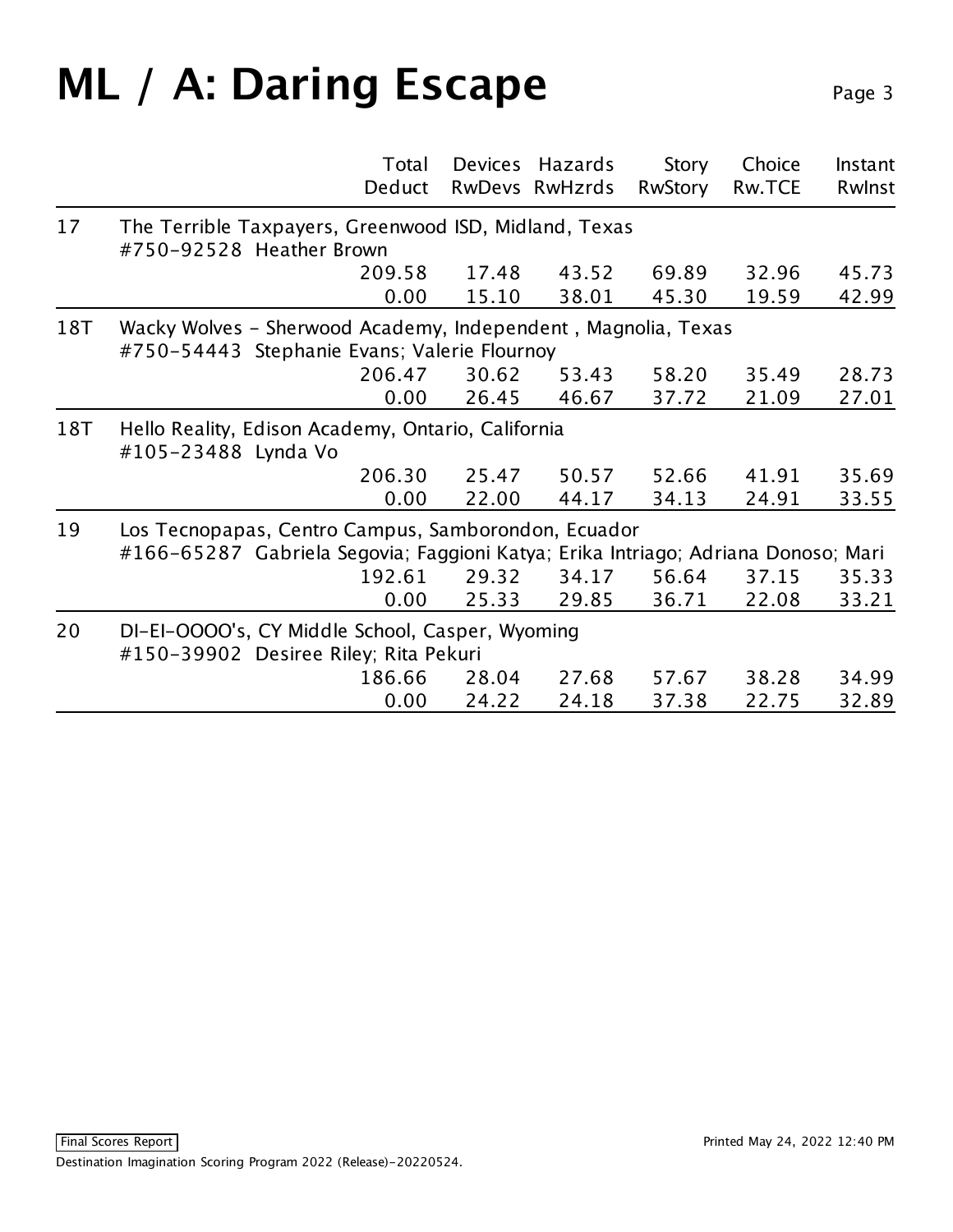# **SL / A: Daring Escape** Page 1

|                |                                                                                                                            | Total | <b>Devices</b> | Hazards        | Story          | Choice        | Instant |  |
|----------------|----------------------------------------------------------------------------------------------------------------------------|-------|----------------|----------------|----------------|---------------|---------|--|
|                | Deduct                                                                                                                     |       |                | RwDevs RwHzrds | <b>RwStory</b> | <b>Rw.TCE</b> | Rwinst  |  |
| $\mathbf{1}$   | The Timekeepers, Conroe ISD, The Woodlands-AST, Texas                                                                      |       |                |                |                |               |         |  |
|                | #750-43715 Cindy Kim; Jon Anderson-White                                                                                   |       |                |                |                |               |         |  |
|                | 371.09                                                                                                                     |       | 65.14          | 65.21          | 85.00          | 60.00         | 95.74   |  |
|                |                                                                                                                            | 0.00  | 44.88          | 52.18          | 71.34          | 48.34         | 94.89   |  |
| Hi IC          | Deja Vu, Harvest Christian Academy, Keller, Texas<br>#750-72673 Amanda Walls                                               |       |                |                |                |               |         |  |
|                | 330.58                                                                                                                     |       | 57.40          | 61.88          | 68.27          | 43.03         | 100.00  |  |
|                |                                                                                                                            | 0.00  | 39.55          | 49.51          | 57.30          | 34.67         | 99.11   |  |
| $\overline{2}$ | Deja Vu, Harvest Christian Academy, Keller, Texas<br>#750-72673 Amanda Walls                                               |       |                |                |                |               |         |  |
|                | 330.58                                                                                                                     |       | 57.40          | 61.88          | 68.27          | 43.03         | 100.00  |  |
|                |                                                                                                                            | 0.00  | 39.55          | 49.51          | 57.30          | 34.67         | 99.11   |  |
| 3              | Discord, South Pasadena DI, South Pasadena, California<br>#105-34558 Melissa Sondej; William Hodson; Lihong Shen           |       |                |                |                |               |         |  |
|                | 300.51                                                                                                                     |       | 80.00          | 48.75          | 62.41          | 45.01         | 64.34   |  |
|                |                                                                                                                            | 0.00  | 55.12          | 39.01          | 52.38          | 36.26         | 63.77   |  |
| $\overline{4}$ | Knights of the Rectangular Table, Talawanda School District, Oxford, Ohio<br>#135-28591 Bill Greene; Jessica Greene        |       |                |                |                |               |         |  |
|                | 298.38                                                                                                                     |       | 56.78          | 60.41          | 65.44          | 42.20         | 73.55   |  |
|                |                                                                                                                            | 0.00  | 39.12          | 48.34          | 54.92          | 34.00         | 72.90   |  |
| 5              | MERAKI, Independent, Sugar land, Texas<br>#750-84587 Beena Hemkar; Swati Mopati; Himanshu Joshi                            |       |                |                |                |               |         |  |
|                | 293.65                                                                                                                     |       | 79.97          | 57.29          | 63.95          | 42.00         | 50.44   |  |
|                |                                                                                                                            | 0.00  | 55.10          | 45.84          | 53.67          | 33.84         | 49.99   |  |
| 6              | omeGANG, High School no. 1, Bialystok, Poland<br>#178-59592 Pawel Andryszak                                                |       |                |                |                |               |         |  |
|                | 277.16                                                                                                                     |       | 61.92          | 28.96          | 58.14          | 32.17         | 95.97   |  |
|                |                                                                                                                            | 0.00  | 42.66          | 23.17          | 48.80          | 25.92         | 95.12   |  |
| $\overline{7}$ | DI-sorganized, Compass Montessori, Arvada, Colorado<br>#106-51756 Erika Deru                                               |       |                |                |                |               |         |  |
|                | 257.71                                                                                                                     |       | 75.44          | 69.36          | 58.18          | 33.10         | 21.63   |  |
|                |                                                                                                                            | 0.00  | 51.98          | 55.50          | 48.83          | 26.67         | 21.44   |  |
| 8              | Crystal Crew, Greenville High School, Greenville Texas, Texas<br>#750-35777 Avery Arnold; Delaney Stewart; Anna Strickland |       |                |                |                |               |         |  |
|                | 241.30                                                                                                                     |       | 50.65          | 75.00          | 60.37          | 35.78         | 19.50   |  |
|                |                                                                                                                            | 0.00  | 34.90          | 60.01          | 50.67          | 28.83         | 19.33   |  |